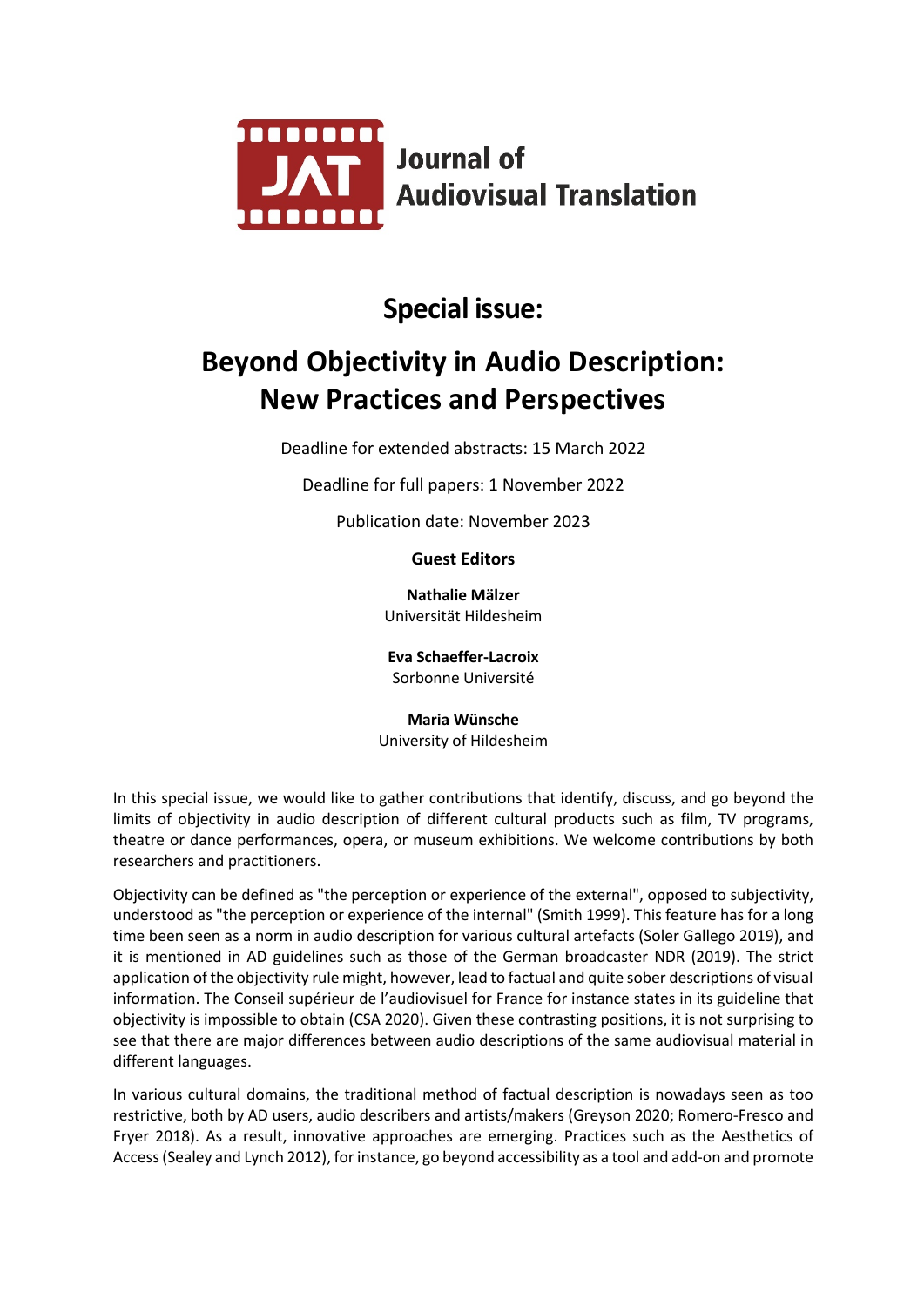the integration of the audio description into the creative process, therefore adding artistic value to the AD without adhering too strictly to the concept of objectivity.

There are various aspects that can be discussed in terms of (limits of) objectivity in AD and with regard to emerging alternative approaches. We therefore welcome contributions addressing (but not limited to) the following topics:

- Theoretical approaches: Within the context of AD, how can we define objectivity in contrast to subjectivity? How can we conceptualize AD from an artistic and aesthetic perspective? How can AD be conceptualized within an Aesthetics of Access?
- Contrastive research on objectivity in audio descriptions: In which way do national guidelines influence audio descriptions of one and the same audiovisual material in different languages? What language- and culture-pair-specific differences can be identified in terms of objectivity?
- The production process of audio descriptions and the audio describer's perspective: What shifts occur in terms of objectivity if the audio description is used as an integral part of a cultural artefact instead of as an add-on? What changes can be identified if it is created by or in collaboration with a performer instead of by an intersemiotic translator from the outside?
- The reception of audio descriptions for different artefacts (films, TV programs, theatre, dance performances, opera, or museum exhibitions): What effect do factual descriptions or more subjective interpretations have on the user experience? How do users respond to creative/artistic approaches to AD? Which influence do other aspects than scripting, such as vocal aspects or sound have on AD reception? How do different audiences, e.g. different age groups such as children or adolescents, react to objective or more interpretative ADs?
- Innovative approaches to AD and best practice examples: With this special issue, we would like to gather innovative approaches and best practice examples from various cultural domains that go beyond objectivity. In this regard, we also welcome approaches that have been developed due to the pandemic situation, which, for instance, has brought theatre performances to our screens at home. Consequently, new kinds of AD have emerged: Audio descriptions of live performances became audio descriptions of streamed videos of these performances.
- We also welcome other contribution formats such as practice reports or video interviews and we encourage practitioners to contribute. We particularly welcome perspectives from researchers and practitioners with disabilities or from the Disability Arts sector.

Each abstract should contain both research questions/aims, methodology, and results and conclusions. While the length of the abstracts may vary, they should be between 400 and 600 words, supplied with a bibliography and 10 keywords.

Please email your abstract directly to the editors at maelzers@uni-hildesheim.de, schaefferlacroix@orange.fr, or maria\_wuensche@posteo.net. Informal enquiries about the special issue are also welcome.

## **Important dates:**

Deadline for submission of abstracts (400-600 words): **15 March 2022** Notification of provisional acceptance (abstracts): **15 April 2022** Submission of full papers (7.500 words incl. references): **1 November 2022** Notification of provisional acceptance: **1-28 February 2023** Submission of revised articles: **1 April 2023** Submission of final articles: **15 June 2023** Language revision, APA revision, final proofs: **July-October 2023**